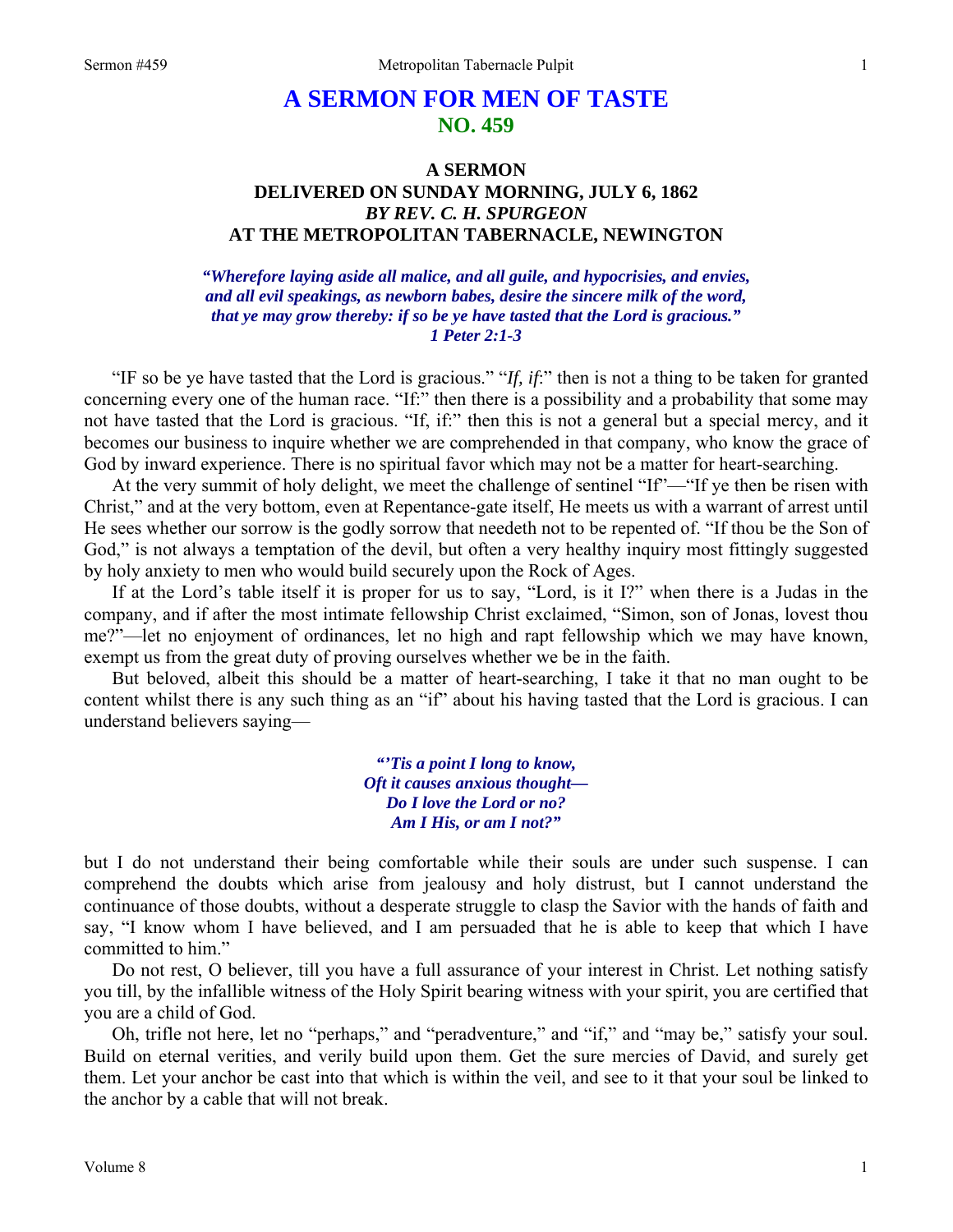Dear brothers and sisters in Jesus, I exhort and stir you up to get beyond these dreary "ifs," abide no more in the howling wilderness of doubts and fears, cross the Jordan of distrust, and enter the Canaan of peace, where the Canaanite still lingers, but which ceases not to flow with milk and honey.

Our text mentions a *taste*—"If so be ye have tasted that the Lord is gracious," and the apostle speaks of *the duty* of those men of taste who have received this special favor. These two things shall take up our time this morning—*the taste*, and *the duties arising out of it*, and before we conclude, we shall go back to the psalm with which we commenced this morning, and address those who as yet have never tasted that the Lord is gracious, in the words of David—"O taste and see that the LORD is good!"

**I.** First then, TASTE is prominent in the text.

I scarcely need observe that in Scripture, the Holy Ghost uses natural things as figures by which to set forth spiritual mysteries. Inasmuch as our language was ordained to speak the thoughts of the mind, and to describe the things of the body, it is not fitted in itself for the utterance of the things of the spirit.

As much as the soul is higher than the body, so much superior is the spirit (that is, the new principle implanted in regeneration) to the mere soul which every man possesses, and as you will clearly see, if our speech had only been made for the body, and had not been adapted for a being that had a soul, we should have been strangely embarrassed for the expression of our mental emotions, and now, as our speech only reaches unto the natural soul, if we would speak of the higher thoughts and impulses of the inner and newborn spirit, we can only do so by using the words we employ concerning natural objects.

In this way we do not so much describe spiritual things as they are in themselves, but bring them down to our comprehension. When we shall become pure spirit, we may have a spiritual language, when we are caught up to the third heaven, we shall use those words which now are not lawful for a man to utter, spiritual words fitted for spiritual things.

**1.** *The taste here meant is doubtless faith*. Faith, in the Scripture, is all the senses. It is *sight*. "Look unto me and be ye saved, all ye ends of the earth." "They looked unto him and were lightened, and their faces were not ashamed."

It is *hearing,* "Hear, and your soul shall live; and I will make an everlasting covenant with you, even the sure mercies of David." Faith hears the voice of the Spirit in effectual calling, for the dead hear the voice of God, and "they that hear shall live."

Faith is also *smelling*. "All thy garments smell of myrrh, and aloes, and cassia," "Thy name is as ointment poured forth," "A bundle of myrrh is my well-beloved unto me."

Faith is also *touch*. By this faith the woman came behind and touched the hem of Christ's garment, and by this we handle the things of the good word of life.

Faith is equally the spirit's *taste*. "How sweet are thy words to my taste! yea, sweeter than honey to my lips." "Except a man eat my flesh," saith Christ, "and drink my blood, there is no life in him." We shall have an inward and spiritual apprehension of the sweetness and preciousness of Christ, as the result of living faith.

**2.** The taste here meant is faith *in one of its highest operation*s. One of the first performances of faith is hearing. We hear the voice of God, not with the outward ear alone, but with the inward ear, we hear it as God's Word, and we believe it to be so, that is the hearing of faith. Then our mind looks upon the truth as it is presented to us, that is to say, we understand it, we see what it means, that is the seeing of faith.

Then we perceive its preciousness to others, if not to ourselves, we begin to admire it, and find how fragrant it is, that is faith in its smell. Then comes the appropriating act by which we lay hold of the mercies that are proffered us in Christ, that is faith in its touch. Then come enjoyments, peace, delight, communion, which are faith in its taste.

Any one of these acts of faith is saving. To hear Christ's voice as the very voice of God in the soul will save us, but that which gives the true enjoyment is the aspect of faith wherein Christ, by holy taste, becomes assimilated to us, we feed on Him, He comes into us and becomes part of us, His living Word sustains us, and His precious blood cheers us as generous wine.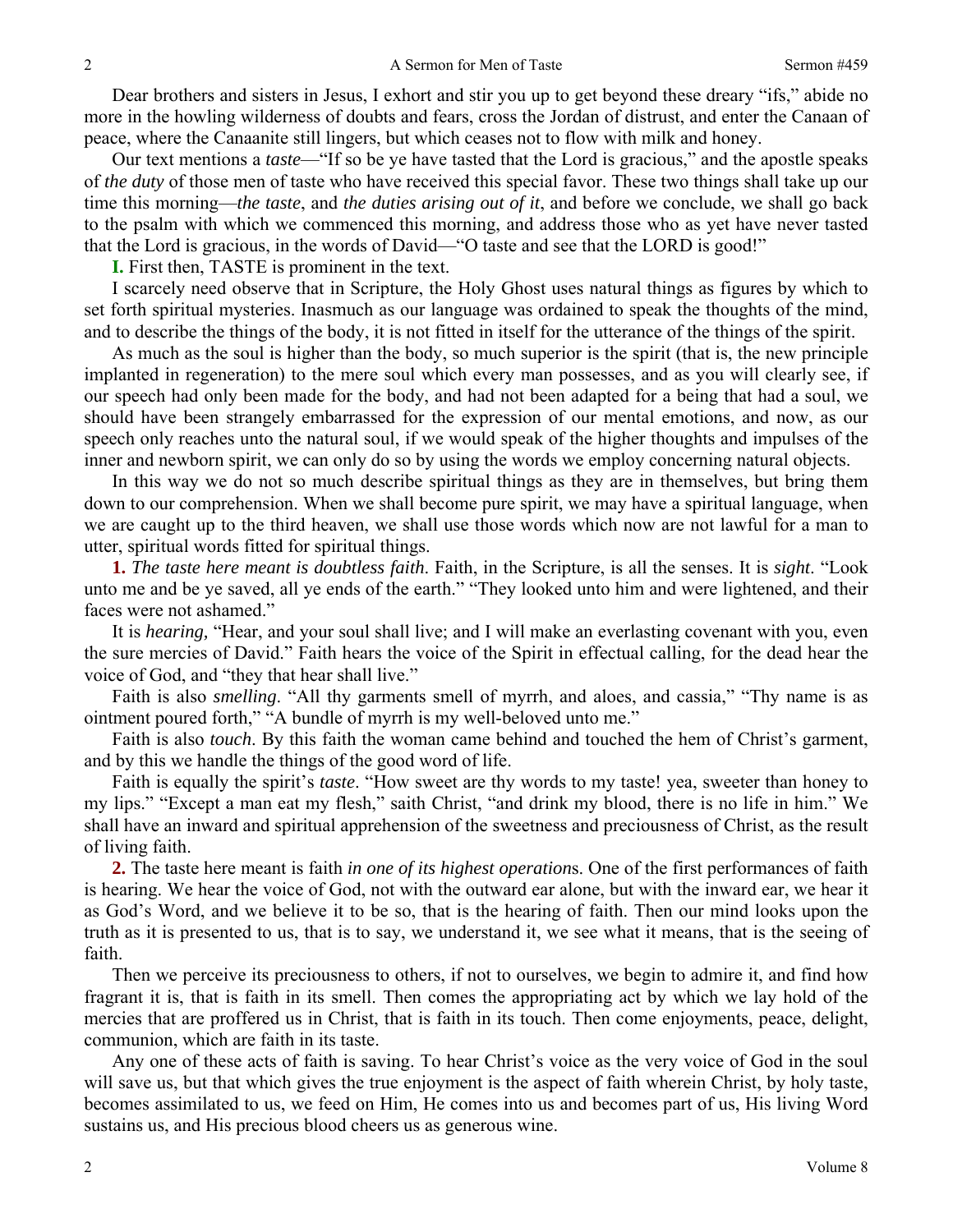## Sermon #459 A Sermon for Men of Taste

Do you ask, "In what respect does faith *taste* that the Lord is gracious?" It is faith operating by experience*.* Dear Christian friends, you remember the time, when laden with guilt and full of fears, you looked to Jesus Christ, it was the eye of faith which looked. After a while Christ's sweet love assured you that your sins were forgiven, and you felt a calm in your soul, such as you had never known before. That was tasting Christ. You knew His sweetness, you knew the power there was in Him to take the bitterness out of your mouth, and to put in sweetness instead thereof.

Since that time you have been in trouble, but you have tasted Christ, for He has comforted you and lifted up upon you the light of His countenance. You have been often greatly tried, but He has sustained you, and you have experienced that He is a very present help in time of trouble. Temptation has assailed you, but you have been able to meet it by "Christ in you, the hope of glory," and perhaps even today your soul is as full as it can hold, of delightful contemplations of the loveliness, the faithfulness, the affection, the power, and the glory of your precious Lord Jesus Christ.

Now, this is what is meant by tasting, it is enjoying Christ by an act of faith, and finding Him to be the altogether lovely, sweet, and precious One. It is something more than believing Christ to be precious, it is perceiving His worth, appreciating His sweetness, enjoying His loveliness, it is lying with His left hand under our head, while His right hand does embrace us. Thrice happy is the man who has thus tasted that the Lord is gracious. Follow me, while by a figure I make this point clear as noonday.

There is a rumor running through the camp of Israel that God on the morrow, at the rising of the sun, will feed His people. The rumor is believed, that is faith as *hearing.* Israel has heard that God will feed, and Israel believes.

See now, ere daybreak the hosts of Israel hasten to the borders of the camp, and they see lying upon the ground certain grains like coriander seed. "This, this," say they, "is the food that God has sent to us." That is faith as *seeing.* They take it up in their hands, they examine it, and feel of what sort it is. That is faith as the *touch*. They put it to their nostrils, they ascertain somewhat of its character by the very smell. This is faith judging and discerning as *smell*.

But lo! they place it in their mouths, and one of them says, "It tastes like wafers made with honey," and another says "It is as fresh oil." This is faith enjoying, for now they have come, not to hear of, nor see, nor smell, nor touch alone, but men do *eat* angel's food, and are fed even to the full. Here you see faith in its progressive works ending by the high degree of tasting.

**3.** Faith as exhibited to us under the aspect of tasting, *is a sure and certain mark of grace in the heart. It is a sure sign of vitality*. Man, by nature, is dead in trespasses and sins. See if the dead can taste. Bring the most pungent drugs, do these arouse the palate? Give them a foul draught, and see if nausea can be produced. Now, put sweets to the dead man's tongue, do the eyes glisten? It is long since that corpse has fed, does it show any satisfaction in the presence of food? No, it is dead, and taste has fled with the once sentient soul.

Verily, brethren, no man can taste of Christ in His natural estate, and if you or I know Christ to be precious, we may be sure that we are alive through the Holy Ghost. We may not be able to say when the Spirit of God came into us, perhaps this may be a trouble to us, that we do not know the day when we were quickened from our death in sin, but dear friend, the life itself is there.

Do you enjoy Christ? Is His name sweet music to you? Oh! can you roll the doctrine of His atonement under your tongue as a sweet morsel? Say, is His flesh food to you? Do you rejoice in His redemption? Then you are alive, for no dead soul ever could taste heavenly things, and to taste that the Lord is good is a certain evidence that the quickening Spirit abides in you.

Or to put it in another light, if men have a taste of Christ, *it is certain evidence of a divine change*, for men by nature find no delight in Jesus. Books of surgery tell us of a few persons without taste, but the cure for such unfortunates is unknown, their infirmity is beyond the reach of drugs or surgery. If a man should be without hearing, the surgeon might, perhaps, effectually operate, or if blind, the film might be removed from the visual orb, but if without taste, the defect is beyond the range of mortal power.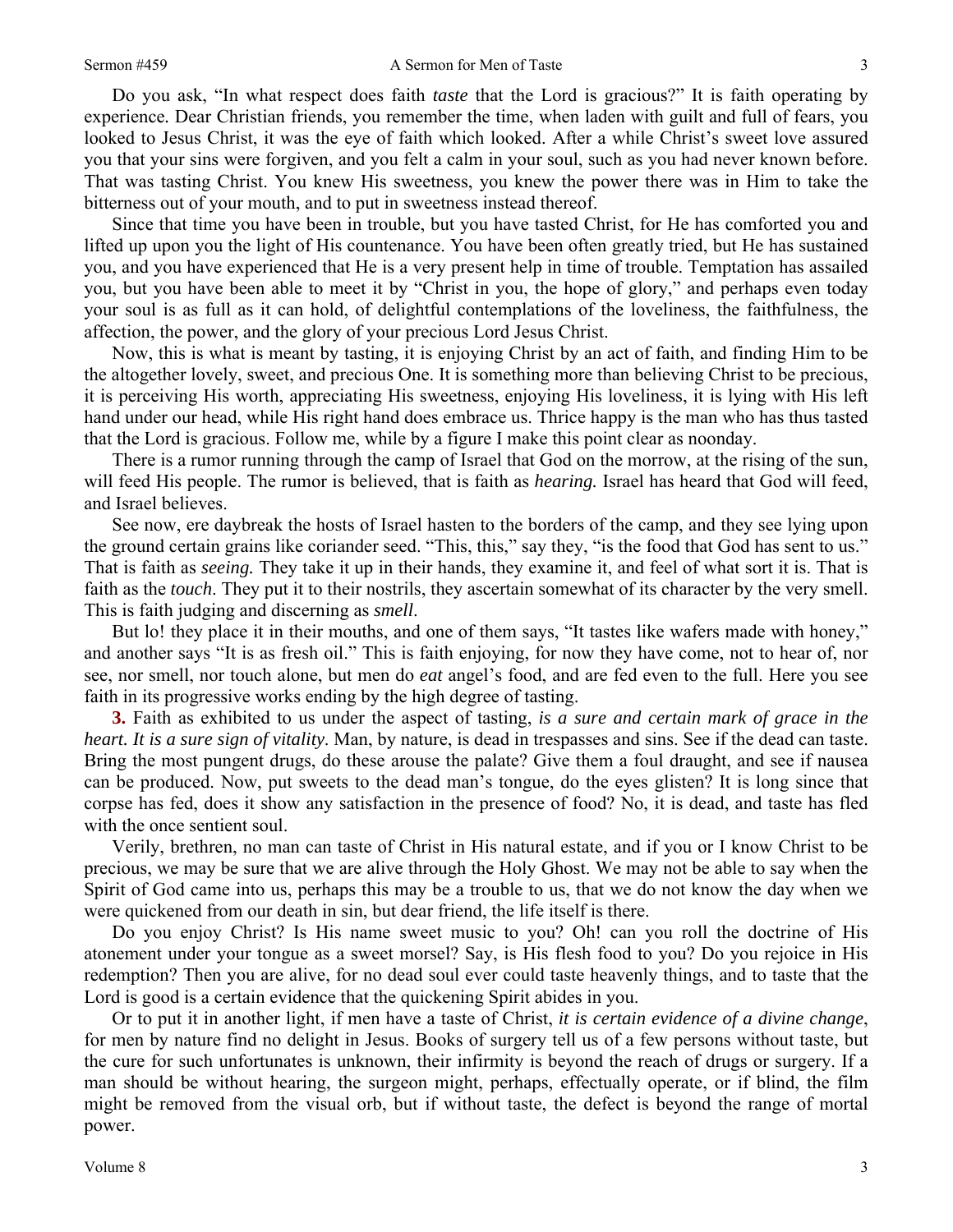So, if any man has a taste for Christ, inasmuch as he had it not by nature, and he could not have obtained it of himself, for his is a case out of the pale of human ability, that same Christ who raised the dead, must have given this holy taste to the tasteless palate and tongue of the sinner.

I do not inquire what your experience may have been, or may not have been, if Christ be precious to you, there has been a work of grace in your heart, if you love Him, if His presence be your joy, if His blood be your hope, if His glory be your object and aim, and if His person be the constant love of your soul. You could not have had this taste by nature, for you were dead. You could not have acquired this taste by learning, for this is a miracle which none but the God who is supreme over nature could have wrought in you. Let every tried and troubled Christian, who nevertheless, does taste that the Lord is good, take consolation from this simple remark.

**4.** In the next place, this taste, where it has been bestowed by grace, *is a discerning faculty*. There have been instances of persons who could not discern between the various flavors.

A man was well known to a certain surgeon, who could just detect the distinction between the smell of garlic and the fragrance of a rose, but was quite incapable of knowing any difference between the perfume of a rose and of a lily, and the same person in feeding could never distinguish between different meats or drinks, except between the more pungent and rancid, and the more exquisitely sweet.

Now, there are some Christians of that kind, who have some taste for Christ, but their taste is not very discerning. You may preach to them a doctrine of "ifs," and "ands," and "buts," and if it be warmly delivered and well disguised, they will hardly know what they are taking.

Then, on another occasion, you may give them the sure mercies of David—"shalls," and "wills," and everlasting verities, and oaths, and covenants, and they like that too, for they have not yet, by reason of use, become able to discern between truth and error.

Yet, mark you, there was never yet a Christian who did not know the difference between the Rose of Sharon and the garlic of Egypt, there was never yet a man renewed by grace who did not soon discover the difference between works and Gospel, between law and grace, between the dead efforts of the flesh, and the living power of the quickening Spirit of the living God.

I have noticed that some Christians in these modern times have but little taste, and do you know to what I have ascribed it? I think they have taken a cold, and have thus lost very much of their power of taste. Oh, how many believers there are who sit in the draught of worldliness till they get stiff-necks of carnal pride, and lose their taste for heavenly things! Besides, if a man will ruin his palate with the highspiced viands of earth, it is little marvel that when he comes back to his natural food, Christ Jesus, he should have lost some of his delight in divine things!

Now, I know there are some professors who have such a taste for worldly joys, that it is no marvel that they cannot so well discern the divine and exquisite pleasure that is in Christ Jesus, when he is fed upon by the spirit.

Yet again, I say, though the degree of discernment may vary, there is a discerning power in faith as taste. If you can feed on a religion which gives you ceremonies to trust to, you have never tasted that the Lord is gracious.

If, my hearer, you can live upon a Gospel which leads you to depend upon yourself, you have no spiritual taste, or else you would loathe, as much ever Egyptian loathed to drink of the waters of the Nile when turned into blood, to drink of any river which flows from created springs. You would only drink of the cool stream of the river of life which rises at the foot of the throne of God, and flows around the base of Calvary, where Jesus shed His blood.

Say, soul, do you love Jesus only? Is He all your salvation and all your desire, and do you trust and repose wholly and solely in Him? For if not, then you have no spiritual taste, and you have no reason to believe that you belong unto Jesus Christ at all.

**5.** But again, to pass on, having sufficiently enlarged upon that point, faith as a *taste is not simply a discerning, but a delighting faculty*. Men derive much satisfaction from the organs of taste. We ought not to be as the glutton, whose only reason for living is that he may eat, but yet every one of us may be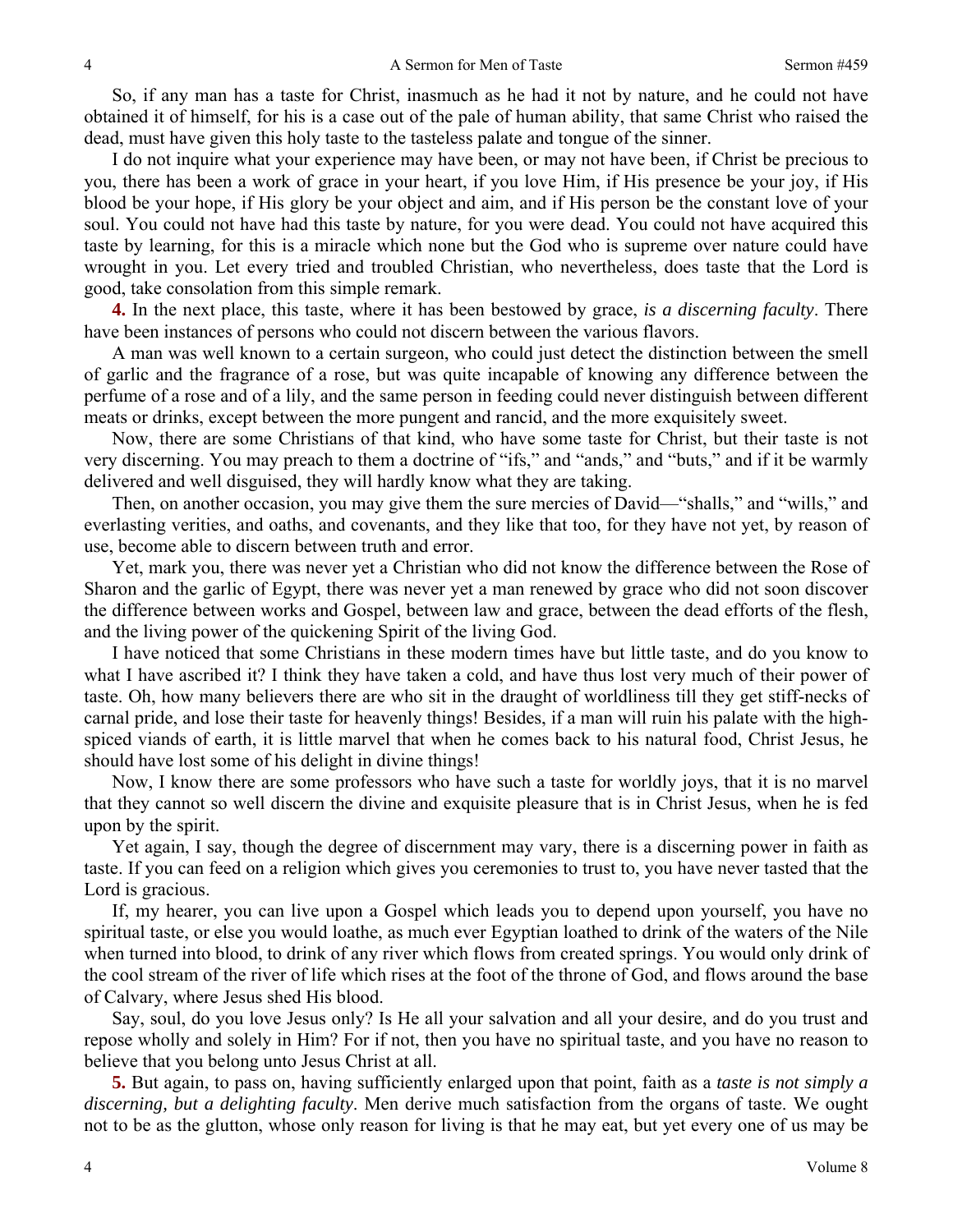thankful that God has not made the repairing of our frame to be an obnoxious operation, and that He has given us a capacity for enjoying the flavors of food.

Certain critics have a faith which is very good for discerning, but never for enjoying. They have a fine nose for heresy, the moment it comes anywhere near them they discover it, and if there be half a word in a sermon they do not like how sure, they will be to take it home. One bad fish in our basket, and it will be cried all round the town before tomorrow, but let us offer never so much that is good, we can scarce win a notice.

Dear friends, I would have God's people discern, but the discerning propensity ought not to destroy the enjoying faculty. I bless God I love the doctrines of grace, but I never considered the doctrines of grace to be like drawn swords with which to fight every man living. I know it is a good thing to be like the armed men about the bed of Solomon, each with his sword upon his thigh because of fear in the night, but for my part, to recline upon that royal bed, and sleep with Jesu's bosom for a pillow, is better still.

I pray you, dear friends, delight yourselves in Christ! Let your faith so taste Jesus as to make you glad. Let your joy be as the joy of harvest, and sing you with Zechariah, "How great is his goodness, and how great is his beauty! Corn shall make the young men cheerful, and new wine the maids."

Better is Christ to you than all earth's harvests. He is the cluster of Eshcol, so heavy that one man can never carry all of Christ! He is not one grape, but a cluster of sweetness is our beloved unto us! Feed to the full, eat, yea, drink abundantly, O beloved! Be you satiated with delight, and let your soul rejoice as with marrow and fatness, so shall you understand in the fullest degree what this taste is which so delights the soul of man.

King Solomon, during his lifetime, sat at a feast. The first rich viand was one which he had asked for himself, it was wisdom. He tasted all its dainty morsels, and he cried, "In much wisdom is much grief: and he that increaseth knowledge increaseth sorrow." Then an attendant, all bedecked with gold and silver, brought in the lordly dish of riches*,* and Solomon ate thereof till he cried out, "All is vanity and vexation of spirit, there is no profit under the sun."

Then there came in one who looked most bewitching, bearing the dish of carnal and fleshly pleasure, and Solomon greedily sat down thereat, for this time, he thought, full sure he had obtained the honey that would enlighten his eyes. So Solomon feasted to the very full, and at the last he said, "Vanity of vanities; all is vanity!" But he never would have said this concerning the true wisdom, for at the last, when the old man ceased to be a hunter of pleasure, he bore his willing testimony to the perfection of that love which is better than wine.

Dearly beloved, you who know what it is to taste Christ, can witness that Immanuel's love makes you like Jonathan in the wood, who did but dip the end of his spear into the honey, and his eyes were enlightened.

Oh! what enlightenment, what joy, what consolation, what leaping of heart is there to that man who has learned to feed on Jesus, and on Jesus Christ alone.

**6.** We must remark, dear friends, that this taste of ours *is in this life imperfect*. As old master Durham says, "'Tis but a taste!" You have tasted that the Lord is gracious, but you do not know how good and how gracious He is. I am sure my soul was hot within me when you were singing that verse just now—

> *"But when I see Thee as Thou art, I'll praise Thee as I ought."*

There is another verse too, which I may aptly quote—

*"When I have tasted of the grapes, I sometimes long to go Where my dear Lord the vineyard keeps, And all the clusters grow.*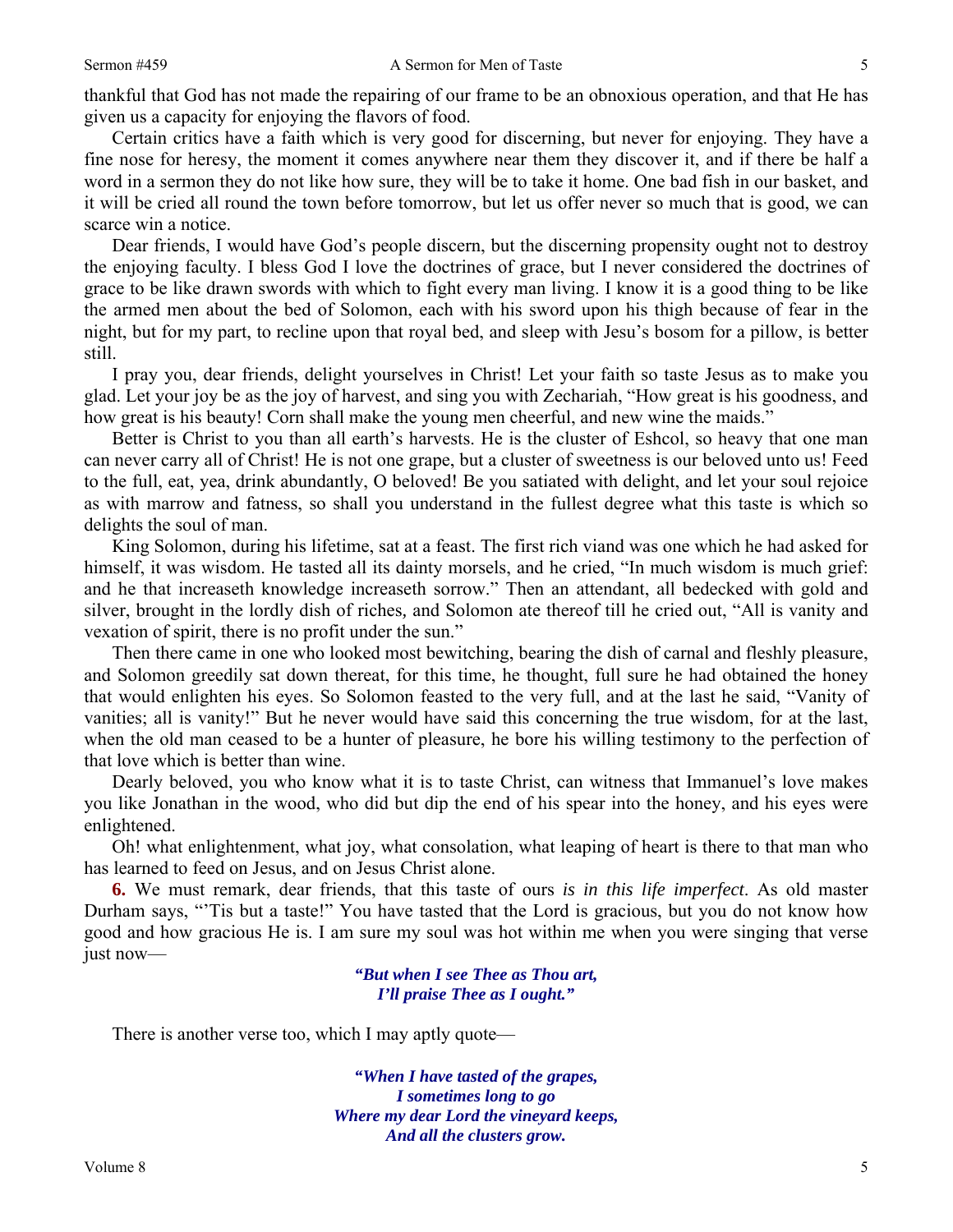We have not yet rested beneath the vines of Canaan, we have only enjoyed the firstfruits of the Spirit, and they have set us hungering and thirsting for the fullness of the heavenly heritage. We groan within ourselves, waiting for the adoption. We are like David, we have had a draught of water from the well of Bethlehem that is within the gate, brought to us through the valor of Christ Jesus, but we have not yet drunk the clear, cool stream, in all its perfection, at the fountainhead.

We are but beginners in spiritual education, we have learned the first letters of the alphabet, we cannot read words yet, much less can we read sentences, we are but infants now, we have not come to the stature of perfect men in Christ Jesus.

As one says, "He that has been in heaven but five minutes knows more than all the general assembly on earth, though they were all learned divines." We shall know more of Christ by one glimpse of Him in heaven, than we shall know by all our learning here. 'Tis but a taste here, and if a taste be so ravishing, what must it be to sit at the table and eat bread in the kingdom of God?

And here I must again remark, that this imperfection of taste is in some Christians far more conspicuous than in others. There are some believers who seem to have no appreciating taste for Christ, they hardly know the savor of His blessed name. I declare to you all, if Christ were not better than the visible church, we might be weary of Him, His church, alas, is but the blurred and blotted portrait of Himself, lovely she is, but sometimes those blots and blurs are so conspicuous to our anxious eyes, that we rather mourn her uncomeliness than rejoice over her beauty.

Oh! how many there are among you, professors of Christ, who are none of His. What says the apostle? "For many walk, of whom I have told you often, and now tell you even weeping, that they are the enemies of the cross of Christ: whose end is destruction, whose God is their belly, and whose glory is in their shame."

Dear brethren, let us purge ourselves from the corruptions of these pretenders. Frivolity, pleasure, gain, worldliness, covetousness, what have these things to do with us? Get ye hence, get ye hence, avaunt, ye fiends! But how many open their hearts and say, "Come, hide here, you unclean spirits, come and dwell with us!" Surely, surely, surely, you have but little taste if any, for the manna of Christ, or you would never eat the dust which is the serpent's meat. God quicken His people, wash their mouths out, if necessary, even with bitter medicine, till they desire Christ anew, and cleave to Him with full purpose of heart.

**7.** Though ours is an imperfect, we thank God *it is a growing taste*. Old Barzillai told David that he was too old a man to enjoy dainties. Said he, "Can thy servant taste what I eat or what I drink?" We know that sometimes in the decline of life, the taste, like the other powers of manhood, decays, but glory be to God, a taste for Christ will never decay.

The good bishop, when he was dying, was asked by his wife whether he knew her, but he shook his head, for memory had failed. His dearest friends and children, after repeating their names, asked whether their dear friend and father had not some recollection of them, but again he shook his head. "Do you remember Jesus?" said one, and oh! how he clasped his hands together, for that was a name he never could forget!

Our venerable friends who are present with us this morning, find—I hope they do—that they have a loosened grip for the world, but a tighter grasp for Christ. While your eyes grow dim and you need your glasses, I hope you can see Christ more clearly than ever. God grant that some of you may be called up to the top of Pisgah, and may have a view of the landscape, and there may you see your Master's love in all the length and breadth of its fullness and richness, ere yet you are raised up to heaven by the kiss of the Most High.

In dying moments, the Christian's taste gets quickened, and whereas before he *thought* Christ sweet, now he *knows* He is, where he once compared Him to honey, now He declares that honey from the honeycomb is sour compared with Christ, and he can cry out with Rutherford, "Black heavens, black moon, black sun! But fair, fair, incomparably fair Lord Jesus!"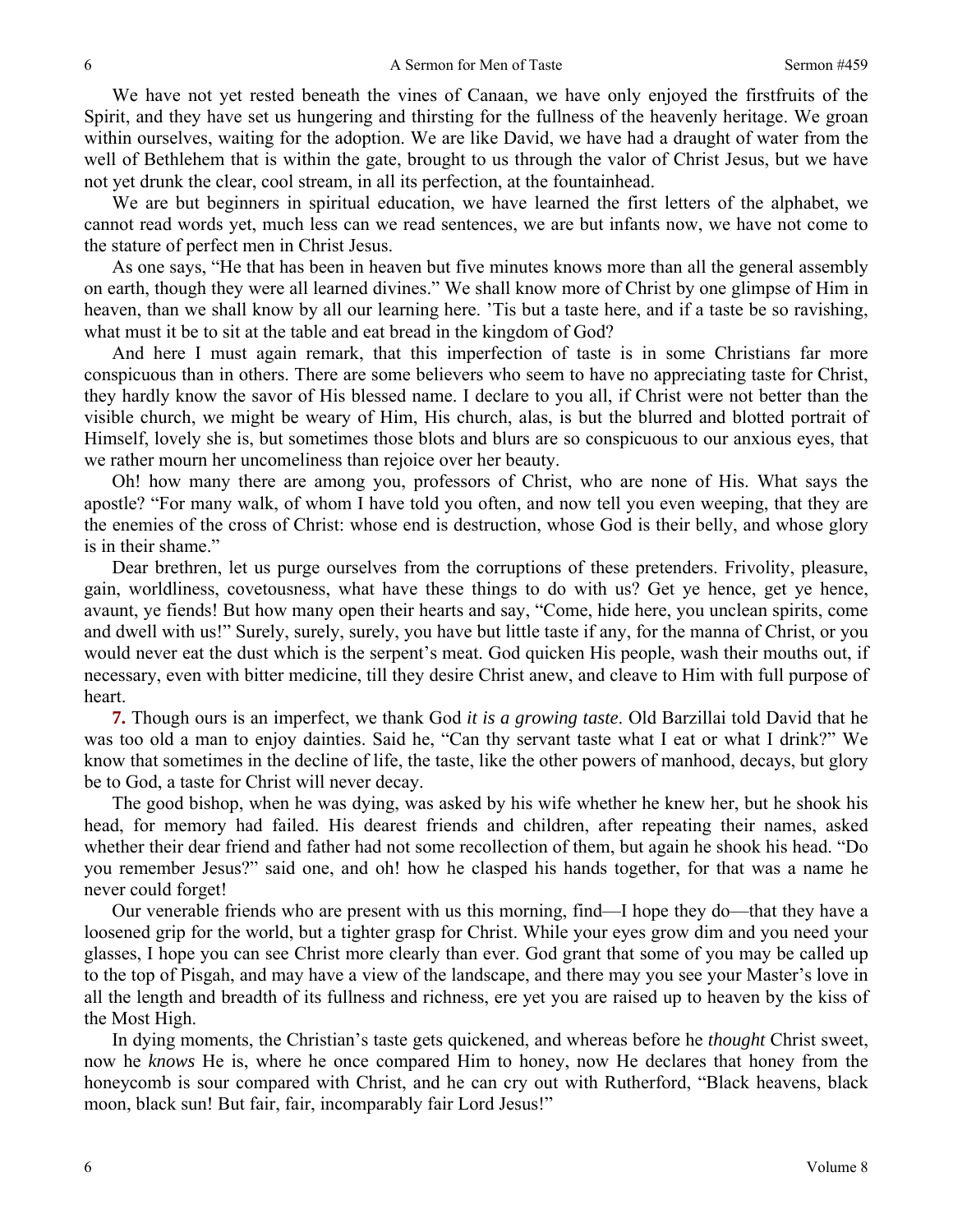7

He can now tread everything beneath his feet as he would a dead and corrupt thing, but his soul cries, "Jesu! Jesu! Jesu! Thou are brighter, fairer, and more lovely to me than ever Thou wast before!" God give us grace that we may understand and know experientially what it is to taste that the Lord is gracious.

**II.** MEN WHO HAVE THUS TASTED OF CHRIST HAVE SPECIAL SINS TO AVOID AND OBJECTS TO DESIRE.

We first dwell upon evils to be avoided. *Malice*. "Revenge is sweet," is the proverb of the Italians, and many an Englishman has half learned it, if not wholly. "Revenge is sweet," but not to the man who has tasted Christ, for he says, "How can I have vengeance upon my fellow, when Christ has put away my sin?" Now, forgiveness is sweet, and he loathes malice, and turns aside from it as from venom itself.

*Guile*, that is craftiness whereby men rob their fellow creatures. Some men think guile a very fine thing. "That's a sharp fellow," says one, and sage fathers pat their boys on the back and say, "If you become a sharp fellow you will be an alderman yet." See yonder trader, you must keep all your eyes open or he will take you in, he does not exactly tell lies, but—well, he shaves very closely to the truth. It is guile, low craftiness and cunning. A man of God hates that thing.

"What, I, I the servant of the God of truth, crouch, bend, fawn, do anything but what is upright, to gain wealth?" As surely as the Lord says concerning the Laodicean church, "I will spue thee out of my mouth," so the believer says concerning anything that is not true and straightforward, "I am sick of it, I loathe it, I abhor it, I turn from it."

The next thing is *hypocrisy*, whereby men are not so much robbed and injured as deceived. A Christian can be no hypocrite. Hypocrisy, like all other sins, lurks in man till the very last, but a believer hates to pretend to be what he is not. A man who has once tasted that the Lord is gracious, is a true and transparent man in his profession.

If any suppose him to be better than he is, he does not wish to wear feathers that are not his own, he would not be glorified by another man's labors, nor build upon another man's foundation, hypocrisy he utterly detests, and would sooner die a pauper than live a pretender. Any man among you who has tasted that the Lord is gracious, will, I am sure, without my exhortation this morning, loathe all malice, guile and hypocrisy.

Once more, put away *all evil speaking*. I am sorry to say that there are some, who I hope are Christians, who do not hate evil speaking. "Have you heard about Mrs. So-and-so?" I shall not mention names, but there are fifty, perhaps a hundred, here, to whom it will apply. There is a little mischief in the village about Miss A or Mr. B, and Mrs. Tittle-tattle is up as early as possible, and calls on Mrs. Scandal and says, "Have you heard the sad news? I hope it is not true." "No, I have not heard it." "Well, don't mention it to anybody else, I hope it is not correct, but I have heard so-and-so."

And the two sit down, and they make such a breakfast over it, and they both say they hope it is not true, while all the time they are as glad of it in their hearts as ever they can be. They go on telling others they hope it is not true, and telling them not to mention it to anybody else, until they do all the mischief before they have stopped to inquire whether or not they are telling lies.

Then there are the men, they like a bit of scandal in the newspapers every now and then. Public men have often to feel that evil speaking must be very sweet to the people, or surely it would never pay to print such barefaced lies. A Christian should have nothing to do with scandal, but should say in a company, "Stop! I cannot sit by and hear you say that of an absent person, if he were here you might say what you liked, but as he is not, please hold your tongue, for I am here as a defender of those who are back-bitten."

Every absent man should have an advocate in a Christian. More especially should this be true when the rumor injures a brother. "It is an ill bird that fouls its own nest," and he is an ill believer who tells tales about his fellow Christians. If you, as a church member, have aught against a brother, tell him alone, and then, if it should be some public and crying sin, tell it in an orderly manner to the church officers.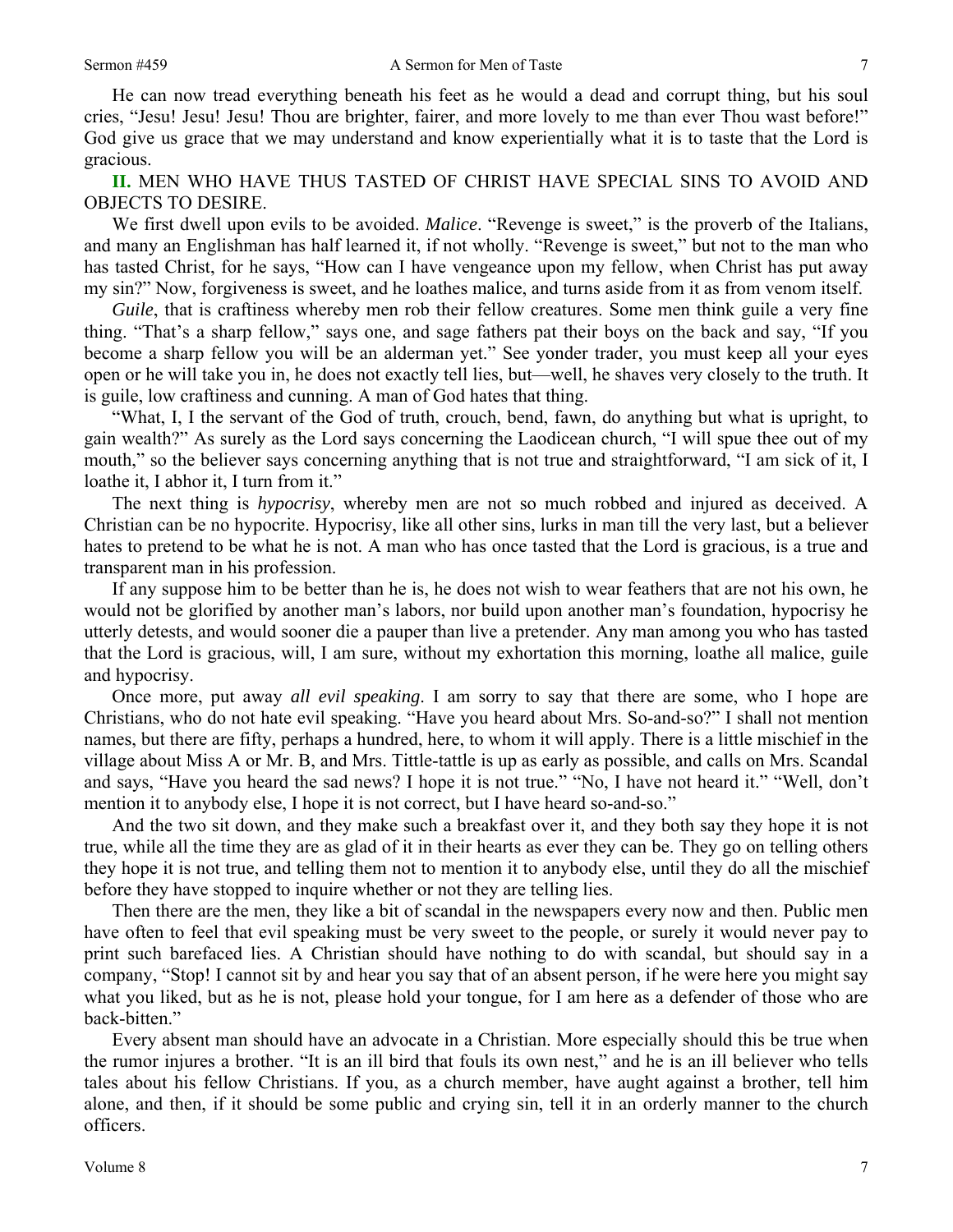But for you to go chattering about things you do not know to be true, is such an offense against church order, that if you are expelled church communion for it, the ejectment will be justifiable. You certainly cannot expect to have fellowship with Christ if you mar the fellowship of Christ's church by talking the one against the other.

See now, among our different denominations, how pleased some ministers are if they can get a bone to pick against a brother in another denomination. If there is a fresh hitch in the machinery of the Church of England, how often the Dissenter feels devoutly glad that there is likely to be an upsetting of the Episcopal communion, and I know that some Episcopalians, when they hear that in a Dissenting Church there is something wrong, say, "Well, it is a great pity," but they think to themselves, "Well, they will eat one another up and will be all the less trouble to us."

Rinse your mouths, rinse your mouths all of you who have said anything against your brethren hitherto, and from this time forth, "If so be ye have tasted that the Lord is gracious," eschew all evil speaking against your fellow men.

The apostle, having told us what to avoid, tells us what to eat and drink. "As newborn babes desire the *sincere* milk of the word," a most unfortunate translation, for who ever heard of "sincere milk?" "Unadulterated milk" is a more sensible translation. The Christian man should desire pure doctrine, he should desire to hear the Gospel plainly and truthfully preached, not in the words which man's wisdom teaches, but in the words which the Holy Ghost teaches. It is a sign of declining health in a Christian when he does not love the means of grace.

"But how, sir, if I cannot get on with my minister?" Well, it may be your sin that makes him such a poor minister as you think him to be. No doubt, while the pew is to be supplied by the pulpit, the pulpit is acted upon very greatly by the chilliness and hardness of the pew. If you prayed more for your minister you would feed better under him. But in London you have not this excuse, for there is such a choice of preachers of the Word here, that if you had a desire for the pure milk, you might obtain it somewhere or other.

Oh! what a good thing it is to have spiritual hunger and thirst! When people are not hungry, you may set a fine meal before them, but they will turn up their noses at it, but let a man come fresh from the field, hungry, down he sits, no matter how rough the fare, he only wants it to be sweet, wholesome, and nutritious, and he cuts huge slices for himself and feeds to the full.

Give me a congregation of hungry hearers, such as I usually see here on Sabbath day, with eyes that seldom turn from the preacher, and with ears that catch every word! I think any man could preach to my congregation, for you come up here hungry. A minister would wish to be like the mother bird which comes back with the worm to the nest, and finds all the mouths open, everyone desiring to be fed.

Now, this is just, I think, what the apostle meant—"As newborn babes desire the sincere milk of the word." You know babes do not have set times for desiring their food, but when they want it they *will*  have it, and will cry till they get it. So should it be with believers. They should have such unceremonious longings to be fed from the breasts of heaven's consolation, that they will cry till they get the heavenly food from God their Father that living food by which they grow and are made strong in Christ.

I have thus enlarged upon my text, and now, two or three minutes only, upon the next. "O taste and see that the Lord is good!"

Dear Christian friends, I have spoken to you of this taste, but among us this morning, in the galleries, and down below here, there is a goodly sprinkle of men who do not know Christ. They have come up to this house of prayer, not that they might know Christ, but that they might see a vast congregation, and amuse themselves by novelty. Ah! how many come with this miserable object. Well, let them come for whatever they like, we are glad to see them, for being in the way, God may meet with them.

Now, to such of you who are not believers in Christ, and have never tasted that He is gracious, we say this—"O taste and see," by which we mean, *experience is necessary*. Taste and see, you cannot see without tasting. If you would know whether religion is a good and happy thing, try it. It is not rubbing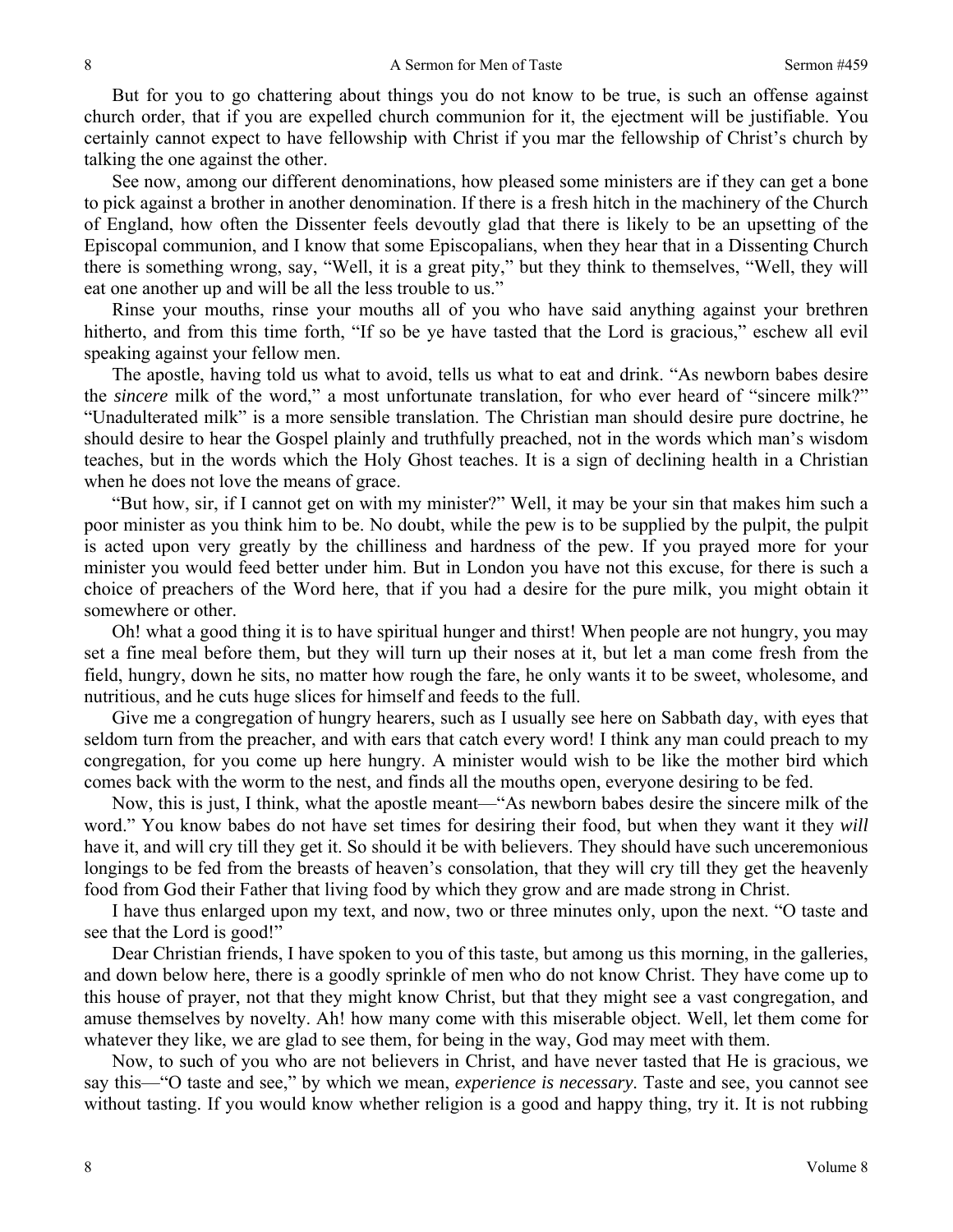Let your heart believe in Jesus. Be not content with ceremonies, rest not satisfied with outward morality. Only that which reaches the core will really affect the fruit of the tree. We must make the fountain pure, or else our filtering the stream is all in vain. "Taste and see."

Dear hearers, I cannot insist too earnestly upon this. Get an inward religion, vital godliness, which goes into the secret parts of the belly and dwells in the inner man. Nothing but tasting can save your souls.

And then we say, "Taste *and see*," we are quite sure that if you will taste you shall *see* that the Lord is good. I bear my willing witness that Christ makes a man blessed, that religion is a happy thing, and that "Her ways are ways of pleasantness, and all her paths are peace." But you do not believe me. Then taste and see for yourselves. "Seek ye the LORD while he may be found: call upon him while he is near."

May the Spirit of God lead you to give your heart to Jesus, and you will find that the true religion of Jesus is a good thing for you, a good thing for you, young woman, a good thing for you, young man, good for the trader, good for the gentleman, good for the artisan, good for every one of you.

We feel very earnest that you should do this, and therefore we say, "*O* taste and see that the Lord is good!" Do not despise our invitation! We beseech you, by the mercies of God, to give your hearts to Jesus. From our very souls, as though we pleaded for our own lives, we would beseech you. Give the things of God a patient consideration. Believe in Jesus, this is to taste. Trust Christ, this is to "Taste and see that the Lord is good."

Ay, I know you will turn on your heel, and say that religion is a good thing for Sundays, but you do not see anything in it for everyday life. Ah! sirs, it is for want of knowing better. If you would but taste and see, you would regret that you had not tasted before, and you would rejoice and bless the Lord that you were brought to taste at last.

But you say, "*May I taste*?" Oh, yes, grace is free, Christ is free. If you will come, poor sinner, there is none to push you back. If God has made you willing to take Christ, depend upon it Christ was always willing to take you, for where God puts a renewed will into man, it is the image of His own eternal will. If you desire Christ, trust Him this morning. This is the way to escape from hell and fly to heaven. Are you black? The fountain is open—wash. Are you hungry? The door is not shut, it stands open all day, come then and eat. "Ho, every one that thirsteth, come ye to the waters, and he that hath no money; come ye, buy and eat; yea, come, buy wine and milk without money and without price."

If any of you should repent of trusting Christ come and blame me. Find my Master in your hearts, and if He be not a good and precious Savior to you, if He does not feed your soul with gladness, keep you from sin, and bring you at last to heaven, come and tell me I am found a false witness unto Christ! From the depths of my soul I say it, I would sooner be a Christian than an emperor, sooner have Christ than a crown, and sooner bear His cross than sit upon the throne of a Caesar.

Soul, taste and see that He is good. "But I am not fit to taste," saith one. Well, but who is fit to eat? A hungry man? Are you hungry? Eat. "Oh, but my hands are black." Never mind, it is not hand-work here, it is mouth-work. "Oh, but I am afraid I have no taste, and that if I did receive Christ into my heart, I would not taste His sweetness." Mark, the taste is *in Him* and not in your mouth. Come and take Him as He is.

A little child, however weak, can be fed, put up your mouth, you weak and foolish sinner, weary and heavy laden as you are, and by receiving Christ into your soul's mouth, you shall find Him good, and you shall go your way rejoicing. Hearken diligently unto the Lord, and eat that which is good, and let your soul delight itself in fatness. It will be an awful thing to feed on the wind forever, and roll the morsels of hell beneath your tongue to all eternity, but this *must* be your portion unless you taste of Christ.

May He add His own blessing to His own glory. Amen.